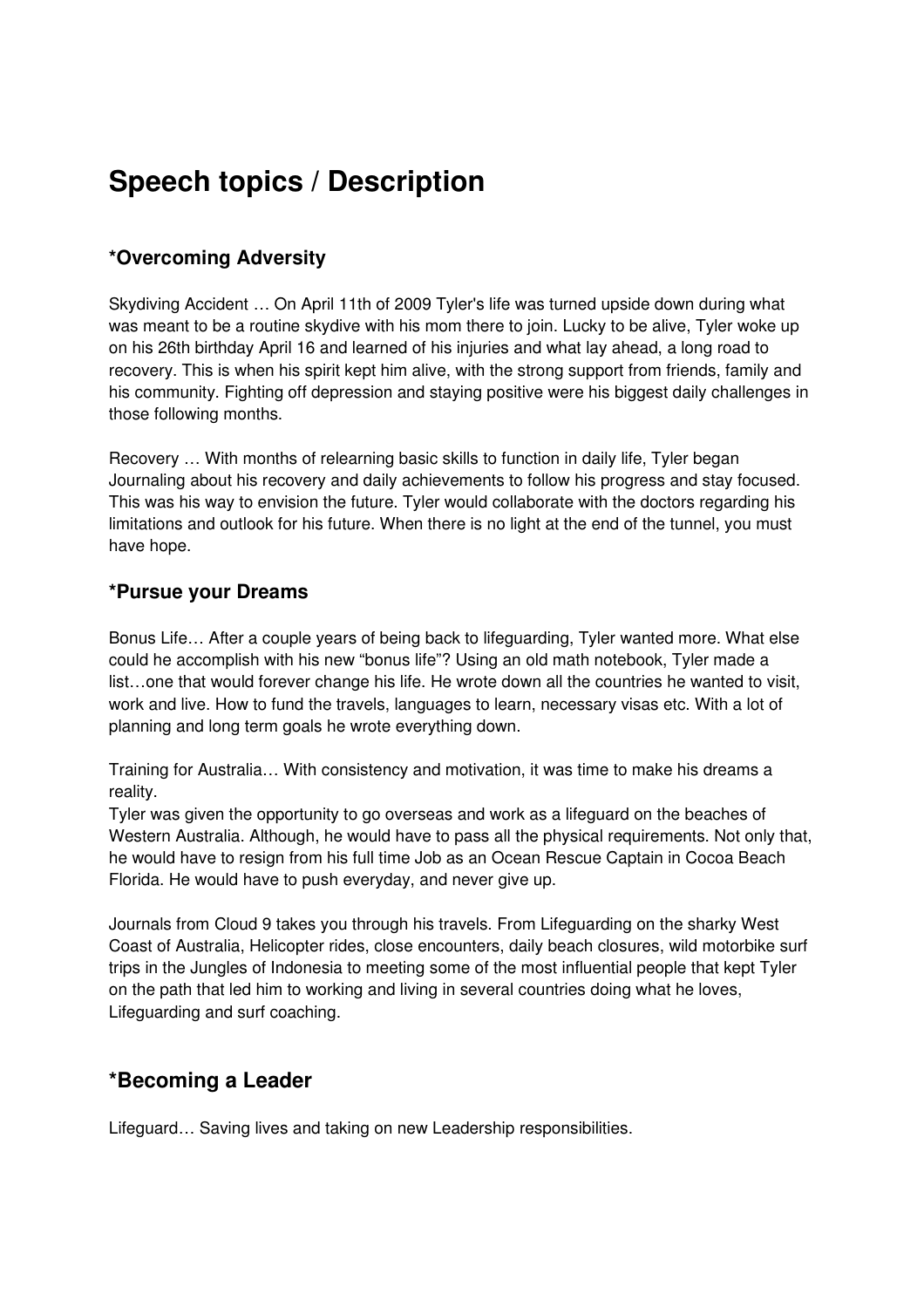At the age of 24 Tyler became a full time Ocean lifeguard. He quickly worked his way up the ranks and became a Captain in his second season. Then faced with a full staff of lifeguards, Tyler had to learn how to take charge and follow the path of becoming a leader. Saving lives from nine to five led to numerous challenges, lessons, wins along with failures.

Tyler would accept the biggest challenge to date in 2020 of leading a team of Indonesian watermen at Nihi Resort on the island of Sumba, voted best hotel in the world by Travel and Leisure two years straight. Leading by example would be key for success.

# **Keynote by Tyler Farnham**

# **If your life ended right now what would you regret not doing? Come and be inspired by the near-death experience that changes life and motivated life to the fullest.**

**Come to know the true meaning of Motivation, Goal Setting, Persistence and Collaboration**

#### **The Tragic Accident:**

On April 11 2009, Tyler had a skydiving accident. He spiraled into the ground with tremendous force breaking both legs, right arm in two places, mandible, both jaw condyles and nine teeth. He was then loaded onto a helicopter and sent to the hospital where he was placed in a medically induced coma due to the severe trauma. Tyler was in the coma for five days, waking up on his 26th birthday. The doctors were not sure whether he would walk again as he had broken both femurs. After a few weeks in the hospital and almost losing his right leg, he went to rehabilitation centers and underwent multiple surgeries for his legs and jaw. Tyler was confined to a wheelchair, and his mouth had to be wired shut for two months. Despite the fear of what would become of his new life, Tyler worked his way up to riding a bike, and through the winter of 2009, he was able to bike and swam laps five days a week. By March 2010, he was back to surfing and took a refresher course and got back to skydiving.

#### **Tyler, The Positive Man:**

Giving up on his dreams was never an option. Tyler ignored what the world had to say and started speaking to himself asking questions like how do I become the best version of me? And what does happiness look like? The inner voice started responding and the motivation deep within his heart made him follow his undying passion. What matters most is your mind within your control. He always knew that a positive attitude uplifts the mind, body and soul.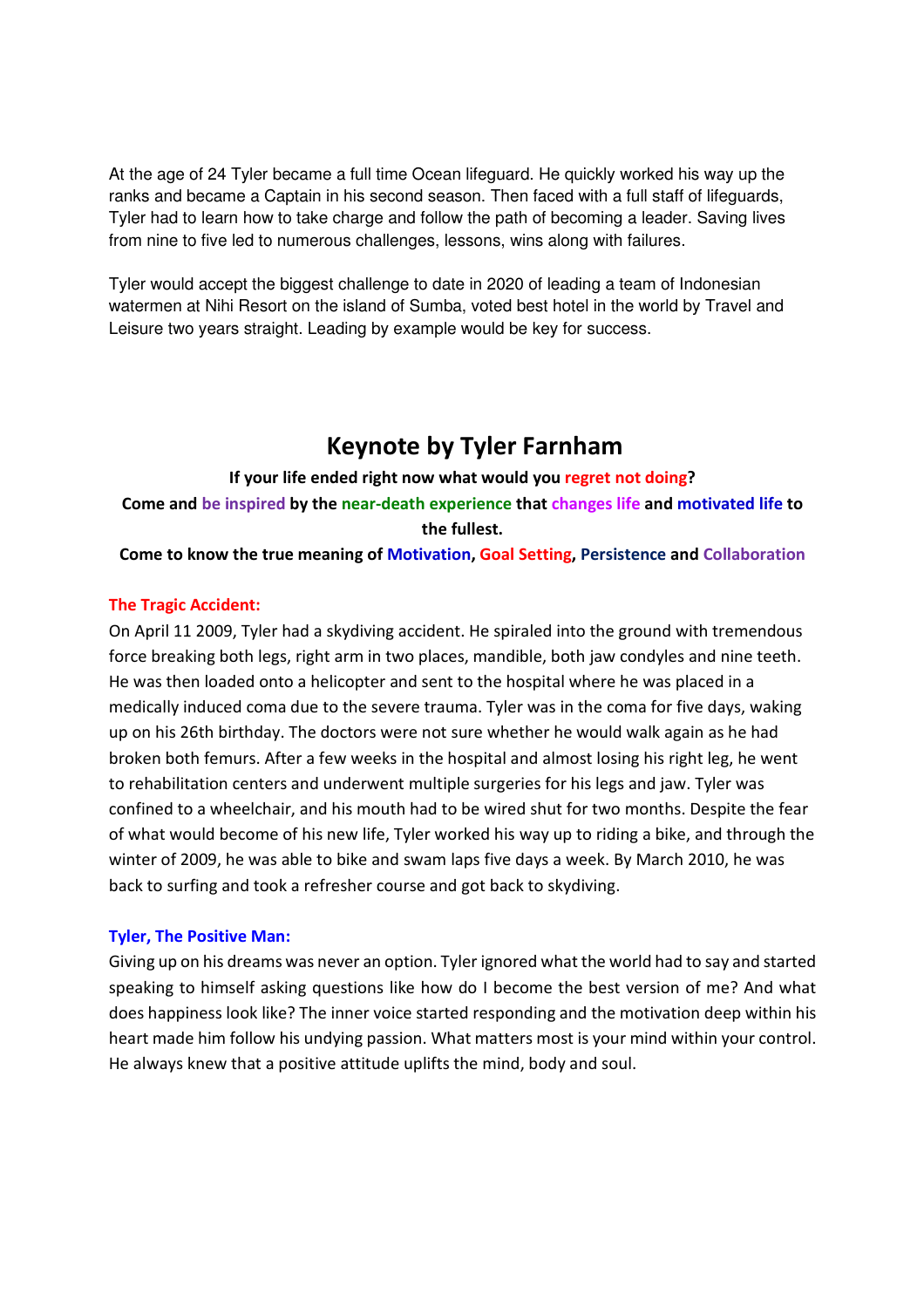After getting back to surfing and skydiving, Tyler realized that he could do anything he set his mind to. A few months later, he passed his basic emergency medical technician exam. He jumped back into school and started plugging away at his associate's degree. He also requalified for lifeguarding by completing a two-mile run and 500-meter swim. His life started to fall back in place and has changed drastically. It took his accident to give him a true appreciation for life and the time we all have here on earth.

#### **Join this Seminar and Learn About:**

- ✔Tyler's death defying story
- $\blacktriangleright$  Tyler's perspective on life after the accident
- $\blacktriangleright$  Tyler's way of using his new "bonus" life
- $\blacktriangleright$  Tyler's mindset in overcoming the challenging moments

**The Basis of Positive-Thinking Seminar:** By the end of these down-to-earth motivational seminars, you will have:

- 1. Identified the emotional reactions that inhibit your best responses
- 2. Identified the negative thinking that stops you from being your best
- 3. Learned how to minimize unwanted thoughts, emotions and behaviors
- 4. A mental roadmap to resolve anxiety, anger, disappointment and other disturbing emotions
- 5. A clear understanding of Positive Thinking and its vital role in optimizing your life
- 6. Accepted what is out of your control and learned how to optimize what is within your control
- 7. The essential mental resource to be your best and make positive choices in any circumstance
- 8. learned how to function at your peak in life, business and personal relationships
- 9. learned how to minimize stress and maximize your daily activity
- 10. The mental platform to maximize your resources, opportunities, productivity and success.

#### **"Climb that Mountain and accomplish your goals!"**

- ✔**Positive life Management:** How to change your personal and professional lives for the positive and how the right kind of thinking can make all the difference in every aspect of your lives.
- ◆ Thinking BIG: How to enlarge your thinking in order to attain optimum results of sure shot success!
- ◆ Building Confidence and Destroying Fear: How to address self-esteem issues of every individual in various situations and enhance for the betterment of business and personal growth.